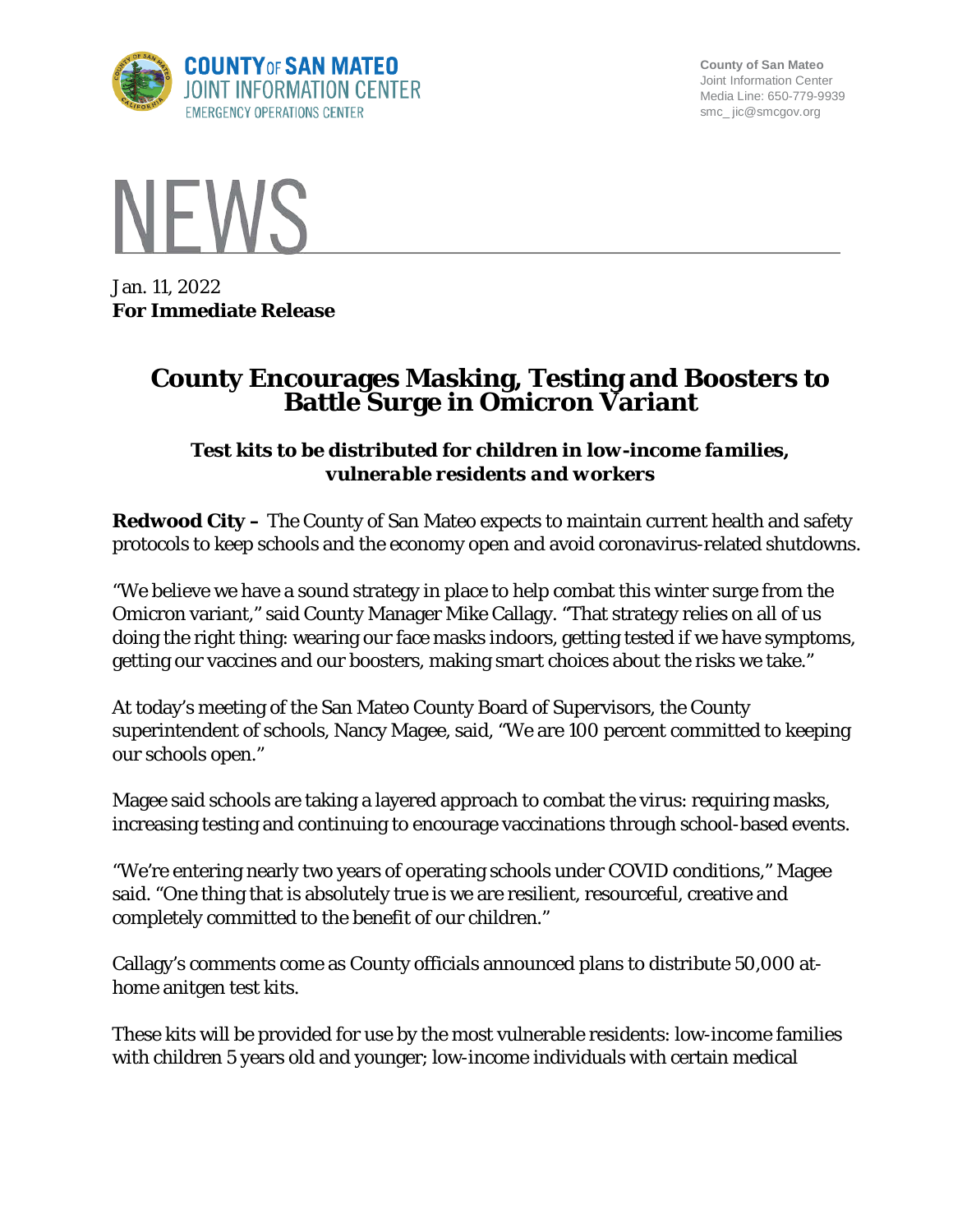conditions in congregant settings; and workers in child and adult care and other vital public services. County leaders thanked partners like the Office of Education, First 5 and 4Cs for helping with distribution.

"We continue to advocate for and monitor additional opportunities to obtain test kits that the federal and state governments are making available," said Srija Srinivasan, deputy director of County Health. "Thank you for all you are doing to stay safe and protect others in your community as we get through this challenging period."

The County's pledge to stay the course with current health and safety protocols comes as good news to the local business community.

"The last two years have placed incredible burdens on our small businesses, those we treasure and are the bedrock of communities up and down San Mateo County," said Rosanne Foust, president and CEO of the San Mateo County Economic Development Association, or [SAMCEDA.](https://www.samceda.org/)

"I encourage everyone to follow common sense health and safety measures to keep these businesses, our offices and schools open so we can take part in the daily activities we all enjoy," she said.

In response to a surge in cases fueled by the Omicron variant, the state of California has extended an indoor mask mandate to Feb. 15, 2022. The County has also recently experienced a spike in positive cases.

"As unsettling as news of a positive test result or exposure can be and despite the challenges of the workforce disruptions, we are holding out optimism that the 'wall of immunity' provided by our very high vaccination rate continues to protect against severe illness, hospitalizations and deaths," said Louise Rogers, chief of San Mateo County Health. "Also, other parts of the world have seen the very steep spike in cases followed by a steep decline."

#### **Resources:**

## **San Mateo County Health**

[Data dashboards, vaccination program and more](https://www.smchealth.org/coronavirus)

## **Testing, Contact Tracing and Isolation & Quarantine**

County Health's testing, contact tracing, and isolation & quarantine guidance — aligned with the California Department of Public Health  $-$  is [here.](https://www.smchealth.org/testing-contact-tracing)

#### **San Mateo County Office of Education**

[School COVID-19 Safety Plans and Dashboards](https://www.smcoe.org/for-communities/covid-19-resources/covid-19-school-plans-and-data.html)